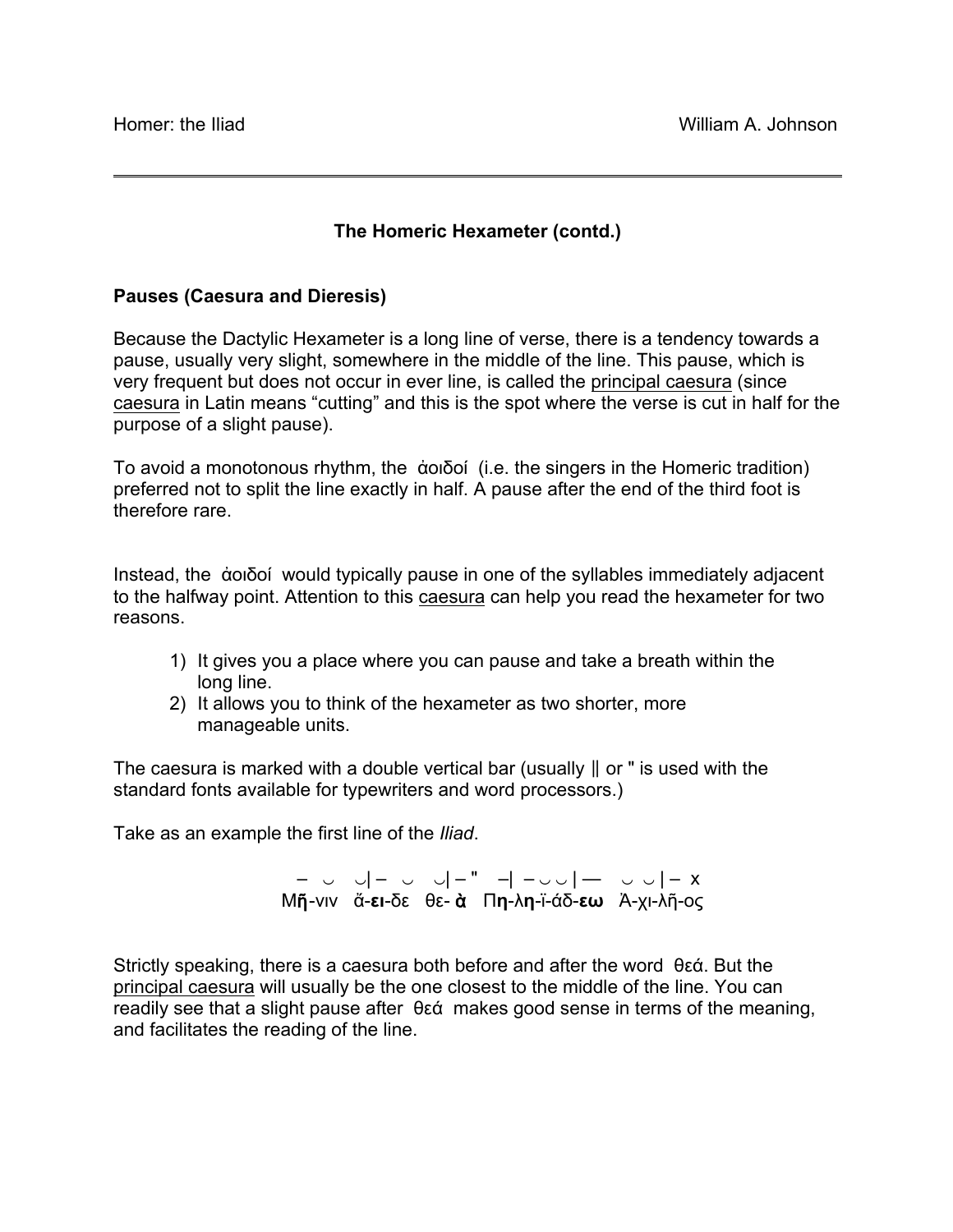There are three very common positions for the caesura, as indicated in the following schemata. But remember: not every verse has a caesura! The phenomenon is common but my no means universal.

(1) "Masculine caesura of the third foot" (very common)

 $\frac{1}{2}$  ,  $\frac{1}{2}$  ,  $\frac{1}{2}$  ,  $\frac{1}{2}$  ,  $\frac{1}{2}$  ,  $\frac{1}{2}$  ,  $\frac{1}{2}$  ,  $\frac{1}{2}$ — ◡◡| — ◡◡| — "◡◡| — ◡◡| — ◡◡| — x

(2) "Feminine caesura of the third foot" (most common)

 $\mathcal{L}=\mathcal{L}$  , we have a set of the set of the set of the set of the set of the set of the set of the set of the set of the set of the set of the set of the set of the set of the set of the set of the set of the set of — ◡◡│— ◡◡│—◡ "◡│—◡◡│—◡◡│— x

(3) "Masculine caesura of the fourth foot" (not uncommon)

 $\mathcal{L}=\mathcal{L}=\mathcal{L}$  , where  $\mathcal{L}=\mathcal{L}=\mathcal{L}$  , we have the set of  $\mathcal{L}=\mathcal{L}$ — ‿ ‿| — ‿ ‿| — ‿ ‿ | — " ‿ ‿| — ‿ ‿| — x

Occasionally, the poet will pause between feet rather than within the foot. This is known as dieresis. But, as we have already noted, the break after the third foot is avoided. Somewhat common is a break after the fourth foot.

(4) "Bucolic dieresis" (because a favorite of bucolic poets)

 $\mathcal{L}=\{L_1,\ldots,L_n\}$  , we can also the set of  $L_1$ — ◡◡│— ◡◡│— ◡◡│—◡◡" —◡◡│— x

For dramatic effect, the poet will sometimes pause at an unusual spot in the line. Good examples are found in the second and fourth lines of the *Iliad* (see the next page), where the strong enjambement of οὐλοµένην (2) and ἡρώων (4) is followed by a sense pause. The proem is unusual in having two enjambed lines in so brief a compass.